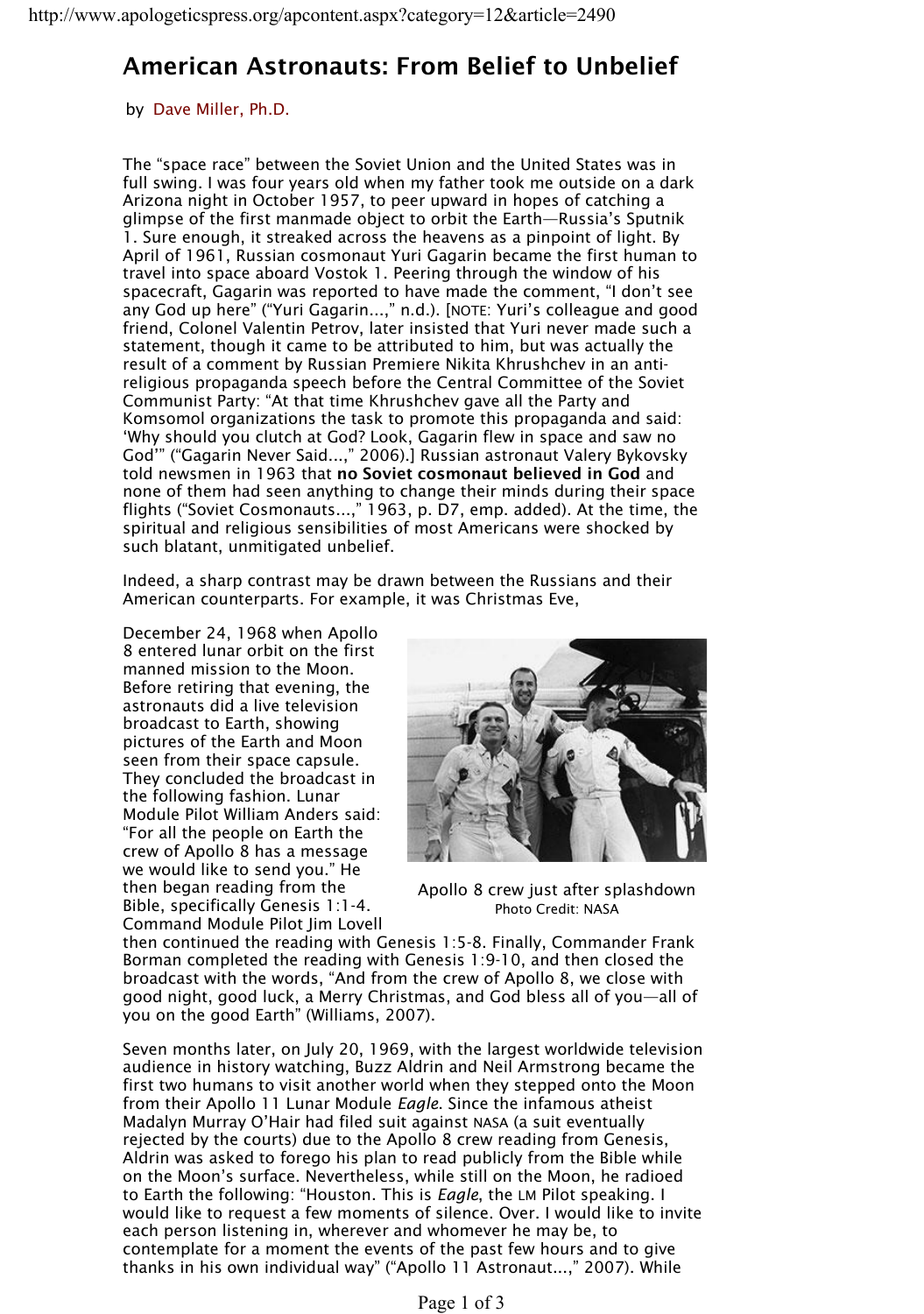http://www.apologeticspress.org/apcontent.aspx?category=12&article=2490

still on the Moon, Aldrin read John 15:5 to himself and then observed the Lord's Supper (2007). During a television broadcast by the astronauts the evening before splashdown, Aldrin quoted Psalm 8:3-4—"When I consider thy heavens, the work of thy fingers, the moon and the stars, which thou has ordained; What is man that thou art mindful of him? And the Son of Man, that thou visitest Him?" (2007).

Two years later, astronaut lames B. Irwin walked on the moon during the Apollo 15 mission in July 1971. Concerning that lunar mission, Irwin declared, "I felt the power of God as I'd never felt it before" (Wilford, 1991). At the end of the first day of exploring the rugged lunar highlands, Irwin said he was reminded of "my favorite Biblical passage from Psalms," which he then quoted by radio to Mission Control in Houston: "I'll look unto the hills from whence cometh my help" (Wilford).

Of course, America's brave astronauts merely reflected the religious convictions shared by the bulk of American culture at the time—extending all the way back to the beginning of the country. Tragically, that spiritual conviction, so characteristic of American civilization then, has since experienced extensive erosion. Contrast the astronauts in the early days of America's space program with more recent ones. Returning from a 16 day mission in March 2008, crew members of *Endeavor* stated that as space exploration forges ahead, they believed the human race will find life elsewhere in the Universe ("Astronauts Say...," 2008).



Buzz Aldrin on the Moon Photo Credit: NASA

Mike Foreman, a mission specialist on the *Endeavor*, said, "If we push back boundaries far enough, I'm sure eventually we'll find something out there" ("Astronauts Say..."). Such thinking is typical of evolutionists who must look elsewhere for their faltering theory of evolution (cf. Richard Dawkins in *Expelled*; Stein and Miller, 2008). Foreman continued: "Maybe not as evolved as we are, but it's hard to believe that there is not life somewhere else in this great universe" ("Astronauts Say...").

Another astronaut, Gregory Johnson, asserted: "I personally believe that we are going to find something that we can't explain.... There is probably something out there but I've never seen it" ("Astronauts Say..."). The crew commander, Dominic Gorie, compared their space adventure to explorers in past eras who knew not what they would encounter when they sailed the uncharted seas of the Earth. "As we travel in the space, we don't know what we'll find. That's the beauty of what we do. I hope that someday we'll find what we don't understand" ("Astronauts Say..."). Richard Linnehan, a fellow mission specialist, admitted that it could take a while before human beings come into contact with extraterrestrial life ("Astronauts Say..."). Here is yet another indication of America's drift from God in exchange for fanciful theory and meaningless pursuits. Rather than being dazzled by the marvels of the Universe and acknowledging God as the great Creator, some of our astronauts now are filled with thoughts of little green men. Paul's words form a sad commentary on the transition that has transpired:

For since the creation of the world His invisible attributes are clearly seen, being understood by the things that are made, even His eternal power and Godhead, so that they are without excuse, because, although they knew God, they did not glorify Him as God, nor were thankful, but became futile in their thoughts, and their foolish hearts were darkened. Professing to be wise, they became fools (Romans 1:20-22, emp. added).